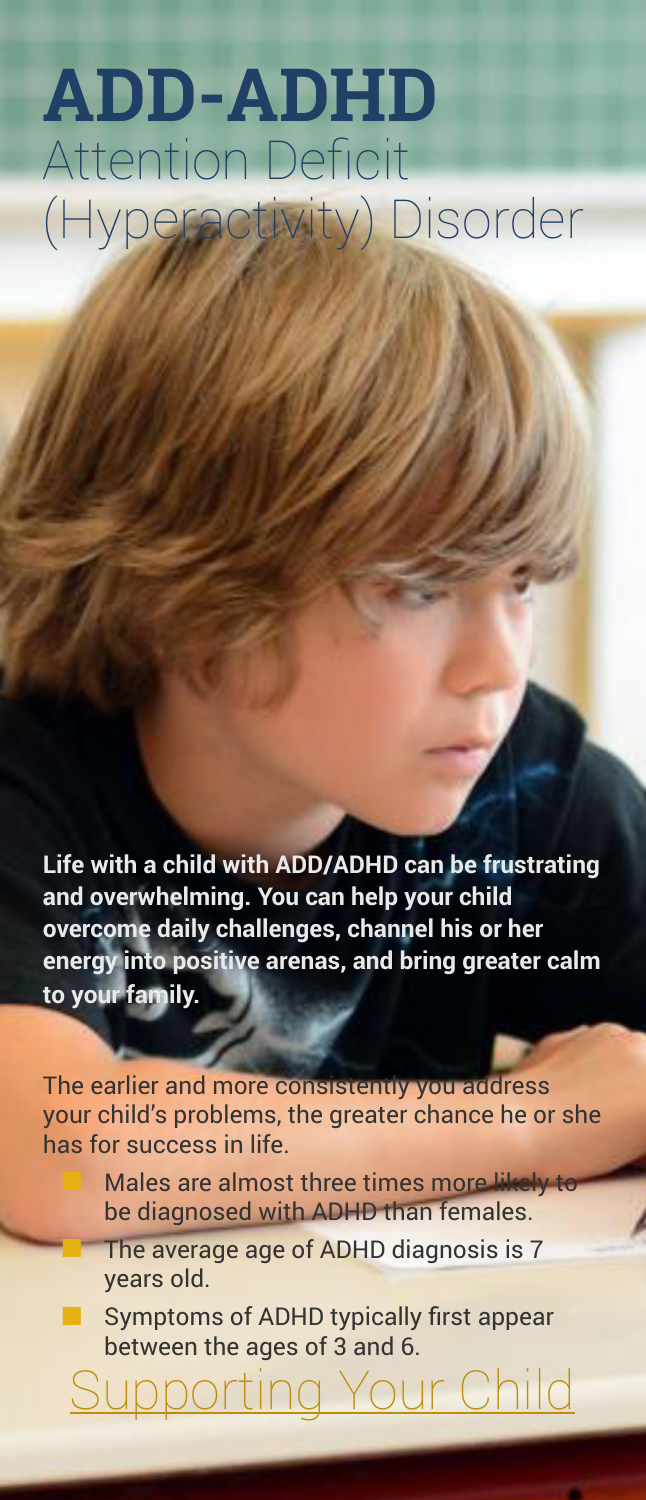## **Parenting tip 1: Stay positive and healthy yourself.**

#### The power of a positive attitude

Your best assets for helping your child are your positive attitude and common sense. When you are calm and focused, you are more likely to be able to connect with your child, helping him or her to be calm and focused as well.

- Keep things in perspective.
- Don't sweat the small stuff and be willing to make some compromises.
- Believe in your child.

#### When you take care of yourself, you're better able to take care of your child.

If you are overtired or have simply run out of patience, you risk losing sight of the structure and support you have so carefully set up for your child.

- Take care of yourself. Eat right, exercise, and find ways to reduce stress.
- Seek support. Talk to your child's doctors, therapists, and teachers. Join an organized support group for parents of children with ADD/ADHD.
- Take breaks. Friends and family can be wonderful about babysitting.

### **Parenting tip 2: Establish structure and stick to it.**

Children with ADD/ADHD are more likely to succeed in completing tasks when the tasks occur in predictable patterns and in predictable places.

Tips to help your child stay focused and organized.

- Follow a routine.
- Use clocks and timers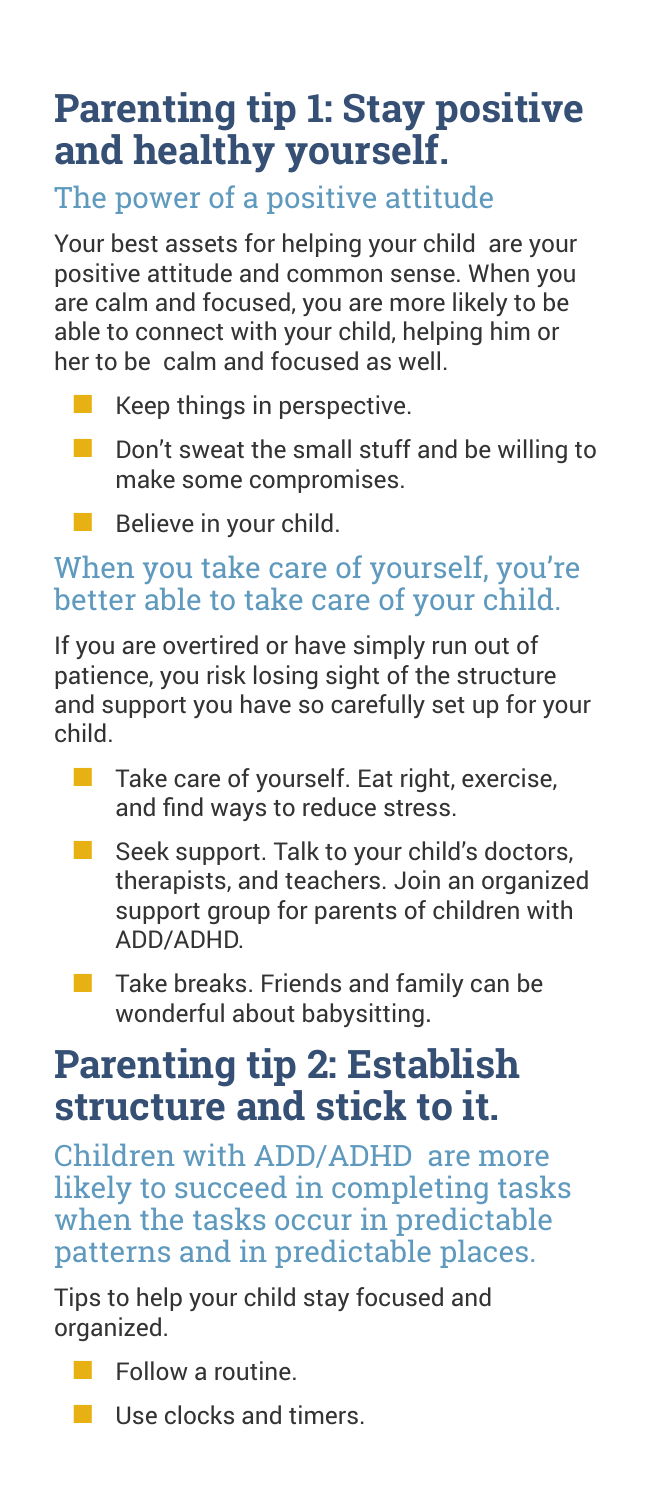- Simplify your child's schedule.
- Create a quiet place.
- Do your best to be neat and organized.

# **Parenting tip 3: Set clear expectations and rules.**

Children with ADD/ADHD need consistent rules they can understand and follow.

Make the rules of behavior for the family simple and clear. Write down the rules and hang them up in a place where your child can easily read them.

#### Don't forget praise and positive reinforcement.

A smile, positive comment, or other reward from you can improve the attention, concentration, and impulse control of your child.

## **Parenting tip 4: Encourage movement and sleep.**

#### Physical activity can help your child.

Children with ADD/ADHD often have energy to burn. Organized sports and other physical activities can help them get their energy out in healthy ways and focus their attention on specific movements and skills.

#### Better sleep can help your child.

Help your child get better rest by trying out one or more of the following strategies:

- Decrease television time.
- $\blacksquare$  Create a buffer time to lower the activity level for an hour or so before bedtime.
- Spend ten minutes cuddling with your child.
- Use lavender or other aromas in your child's room. The scent may help to calm your child.
- Use relaxation tapes as background noise for your child when falling asleep.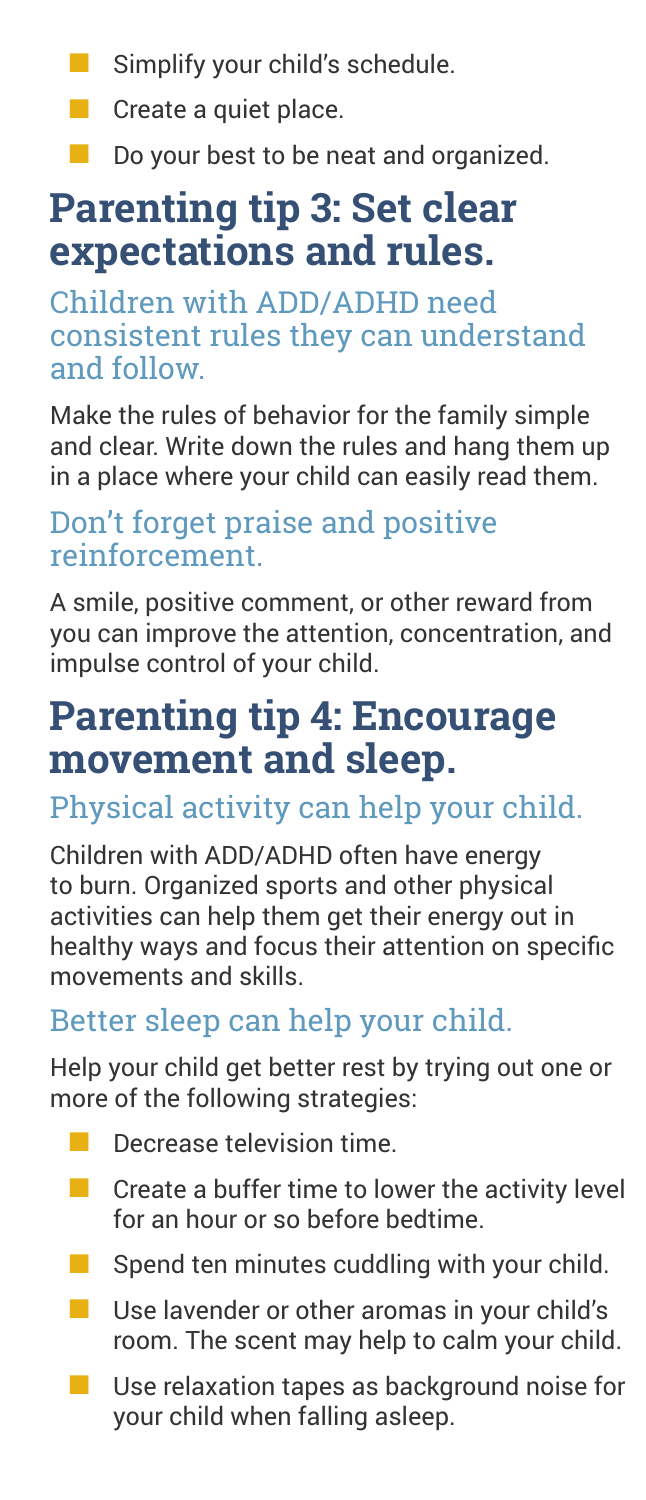### **Parenting tip 5: Help your child eat right.**

Diet is not a direct cause of attention deficit disorder, but food can and does affect your child's mental state, which in turn seems to affect behavior.

- Eating small meals more often may help your child.
- Get rid of the junk foods in your home.
- Put fatty and sugary foods off-limits when eating out.
- Turn off television shows riddled with junkfood ads.
	- Give your child a daily vitamin-and-mineral supplement.

# **Parenting tip 6: Teach your child how to make friends.**

Children with ADD/ADHD often have difficulty with simple social interactions.

- Speak gently, but honestly with your child about his or her challenges and how to make changes.
- Role-play various social scenarios with your child. Trade roles often and try to make it fun.
- Be careful to select playmates for your child with similar language and physical skills.
- Invite only one or two friends at a time at first. Watch them closely while they play.
- Have a zero tolerance policy for hitting, pushing, and yelling in your house or yard.
- Make time and space for your child to play, and reward good play behaviors often.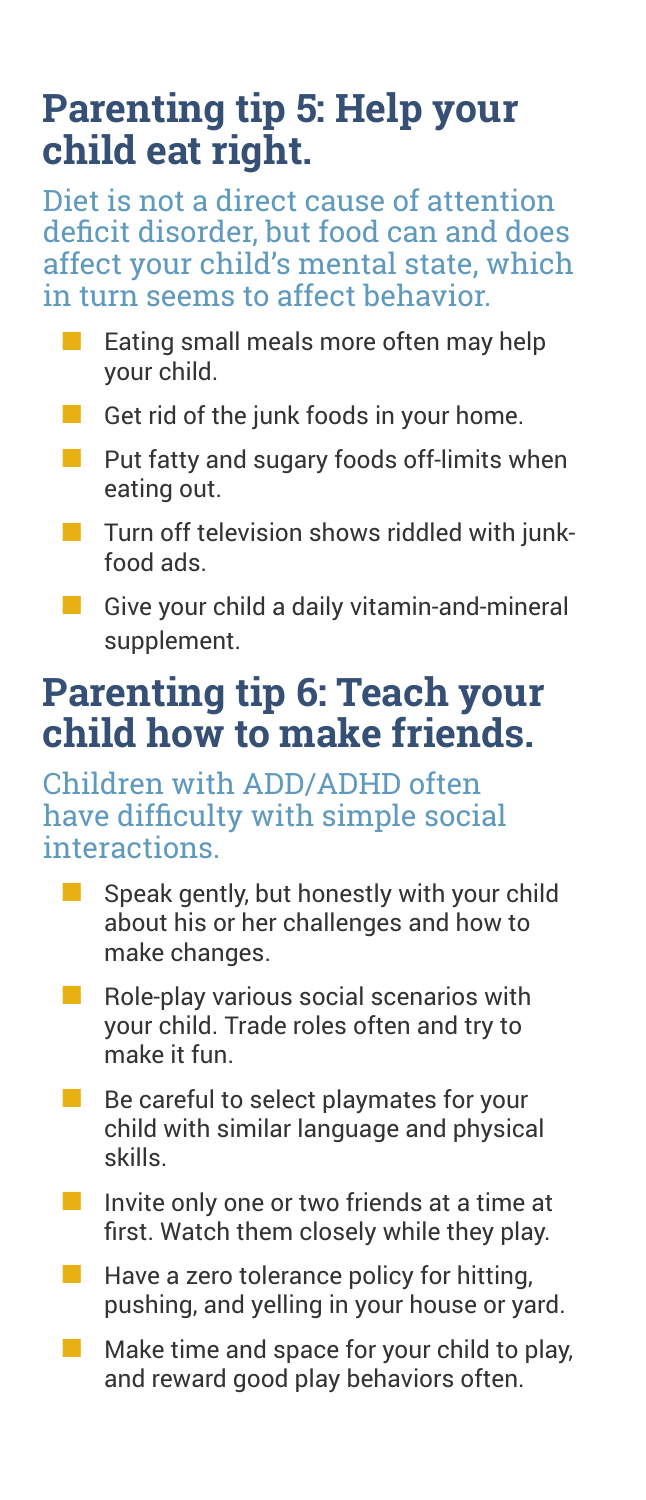#### **Kids with ADD/ADHD: Using Rewards and Consequences**

| <b>Rewards</b>                                                                                                                              | <b>Consequence</b>                                                                                                          |
|---------------------------------------------------------------------------------------------------------------------------------------------|-----------------------------------------------------------------------------------------------------------------------------|
| Reward your child with<br>privileges, praise, or<br>activities, rather than<br>with food or toys.                                           | Consequences should<br>be spelled out in<br>advance and occur<br>immediately after your<br>child has misbehaved.            |
| Change rewards<br>frequently. Kids with<br>ADD/ADHD get bored<br>if the reward is always<br>the same.                                       | Try time-outs and the<br>removal of privileges<br>as consequences for<br>misbehavior.                                       |
| Make a chart with<br>points or stars<br>awarded for good<br>behavior, so your<br>child has a visual<br>reminder of his or her<br>successes. | Remove your child<br>from situations and<br>environments that<br>trigger inappropriate<br>hehavior                          |
| Immediate rewards<br>work better than the<br>promise of a future<br>reward, but small<br>rewards leading to a<br>big one can also work.     | When your child<br>misbehaves, ask<br>what he or she could<br>have done instead.<br>Then have your child<br>demonstrate it. |
| Always follow through<br>with a reward.                                                                                                     | Always follow through<br>with a consequence.                                                                                |